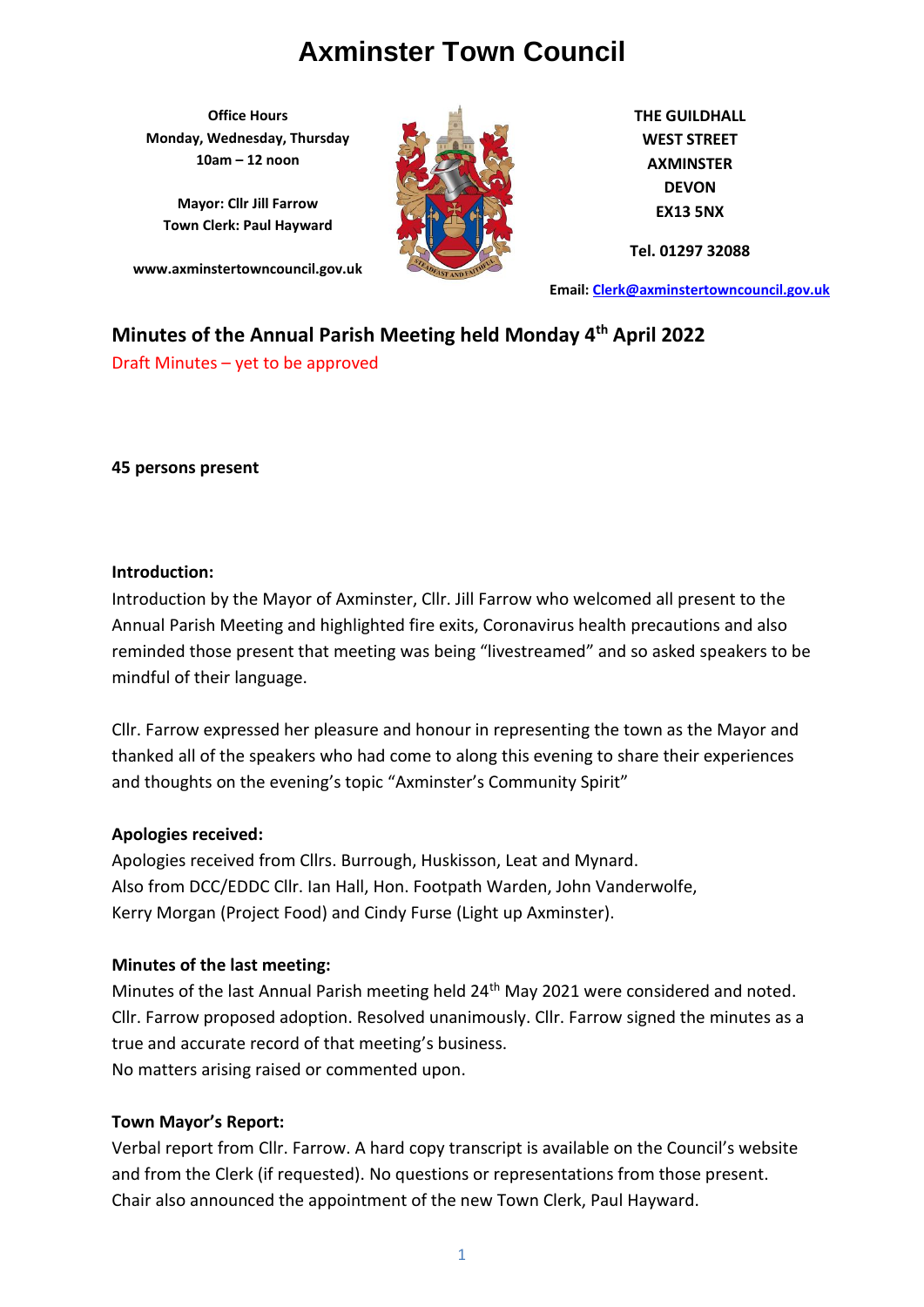**Office Hours Monday, Wednesday, Thursday 10am – 12 noon**

**Mayor: Cllr Jill Farrow Town Clerk: Paul Hayward**

**www.axminstertowncouncil.gov.uk**



**THE GUILDHALL WEST STREET AXMINSTER DEVON EX13 5NX**

**Tel. 01297 32088**

**Email: [Clerk@axminstertowncouncil.gov.uk](file://///axm-svr-1/company/Templates/Clerk@axminstertowncouncil.gov.uk)**

## **Reports from Committee Chairs:**

Council's website and are available, upon request, from the Clerk to the Town Council. These reports had been received and circulated. They have been published online on the

## **Neighbourhood Plan Report:**

Presentation from Cllr. Andrea Sedgewick, Chair of the Neighbourhood Plan Steering Group. Cllr. Sedgewick thanked all involved to date (Councillors, officers and members of the public). No questions/representations from those present.

# **Reports from County and District Councillors:**

Verbal reports from Cllrs. Jackson and Moulding to support the paper reports submitted and published on the Council's website. No questions/representations from those present.

# **Report from Chair of the Guildhall Management Committee (GMC):**

Presentation from Mary Darlow, Chair of the GMC on the past 12 months activity, fundraising and future opportunities for the Guildhall. Ms. Darlow introduced Leigh Conley as the Guildhall Manager (appointed October 2021). Ms. Darlow thanked the Town Council and EDDC for their financial support, during and after the pandemic closure period. Special mention was made of the recent redecoration and carpet installation which has breathed new life into the building. Members of the public were encouraged to visit the Guildhall, partake in events and support fundraising initiatives. No questions/representations from those present.

# **P3/Footpath Report:**

In the absence of Mr. John Vanderwolfe (Hon. Footpath Warden), Cllr. Holt kindly presented the annual P3 report. This is also available online via the Council's website and via hard copy upon request. No questions/representations from those present.

**To receive presentations from community groups and organisations on the theme of "Axminster's Community Spirit":**

*Continued overleaf.*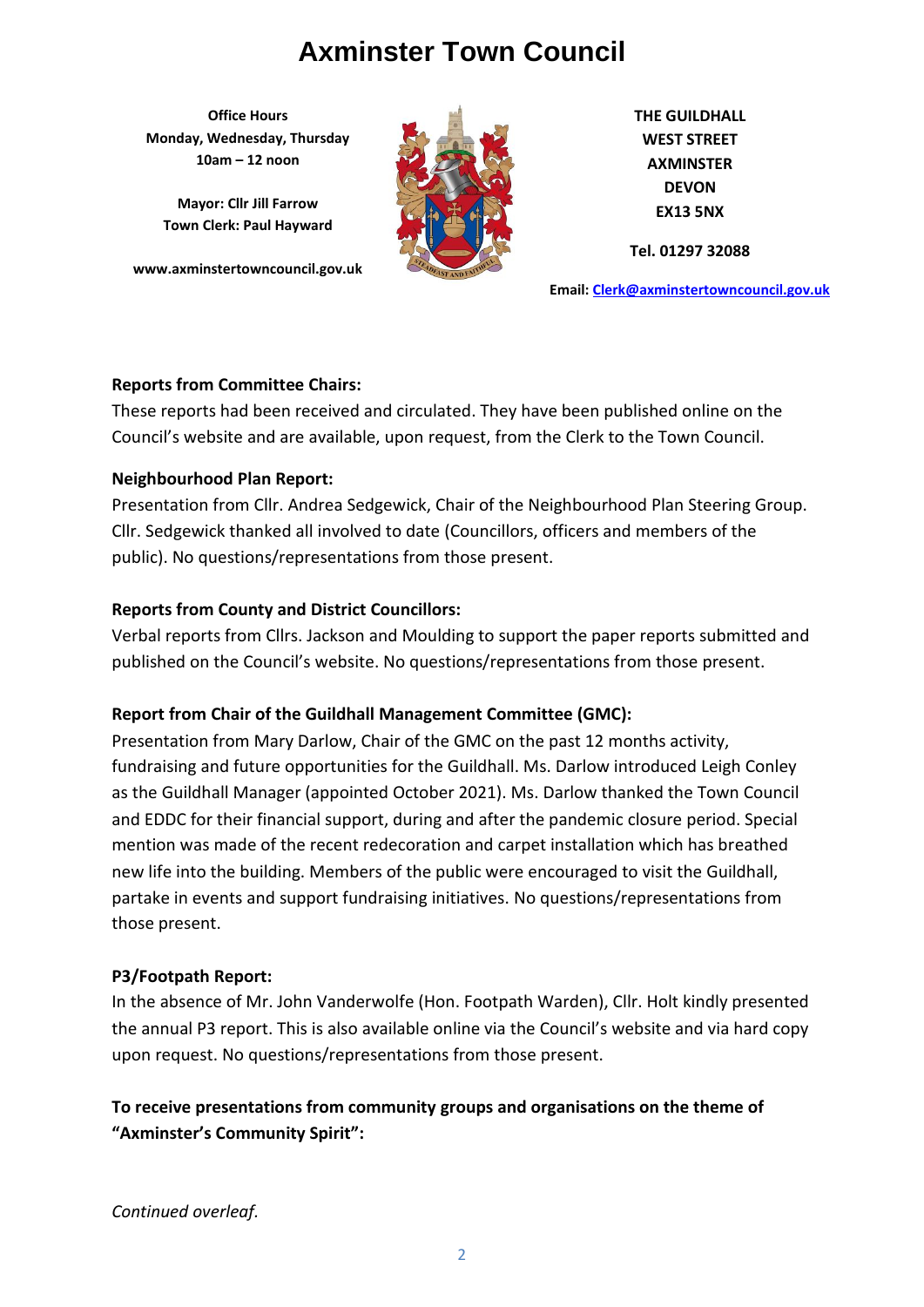**Office Hours Monday, Wednesday, Thursday 10am – 12 noon**

**Mayor: Cllr Jill Farrow Town Clerk: Paul Hayward**

**www.axminstertowncouncil.gov.uk**



**THE GUILDHALL WEST STREET AXMINSTER DEVON EX13 5NX**

**Tel. 01297 32088**

**Email: [Clerk@axminstertowncouncil.gov.uk](file://///axm-svr-1/company/Templates/Clerk@axminstertowncouncil.gov.uk)**

#### **In order of presentation:**

| Sarah Shepley             | Axminster Health and Wellbeing Centre         |
|---------------------------|-----------------------------------------------|
| (Dr.) James Vann          | <b>Axminster Care Service</b>                 |
| (Revd.) Kay D'Albertanson | <b>Pippins Community Hub</b>                  |
| Karen Taylor              | <b>Nourish Axminster</b>                      |
| Martin King               | Rotary Club (Axminster)                       |
| Kay Pike                  | <b>Plastic Free Axminster</b>                 |
| Beverly Love              | <b>Axminster and District Lions Club</b>      |
| Simon Smith               | Waffle (Axminster)                            |
| Jane Rockett              | Axminster Chamber of Commerce/Totally Locally |

Cllr. Farrow thanked all speakers for their presentations and for the incredible work they collectively do to make Axminster a vibrant, friendly, welcoming and caring town.

#### **Public Forum:**

Representation from Leigh Conley seeking requests for the use of the Guildhall as an event venue during the Queen's Platinum Jubilee celebrations in June. The building has been hired by the Town Council and is available for organisations to use in conjunction with the Guildhall Manager. With no other members of the public wishing to speak, Cllr. Farrow closed the public forum session at 8.50pm

*Continued overleaf.*